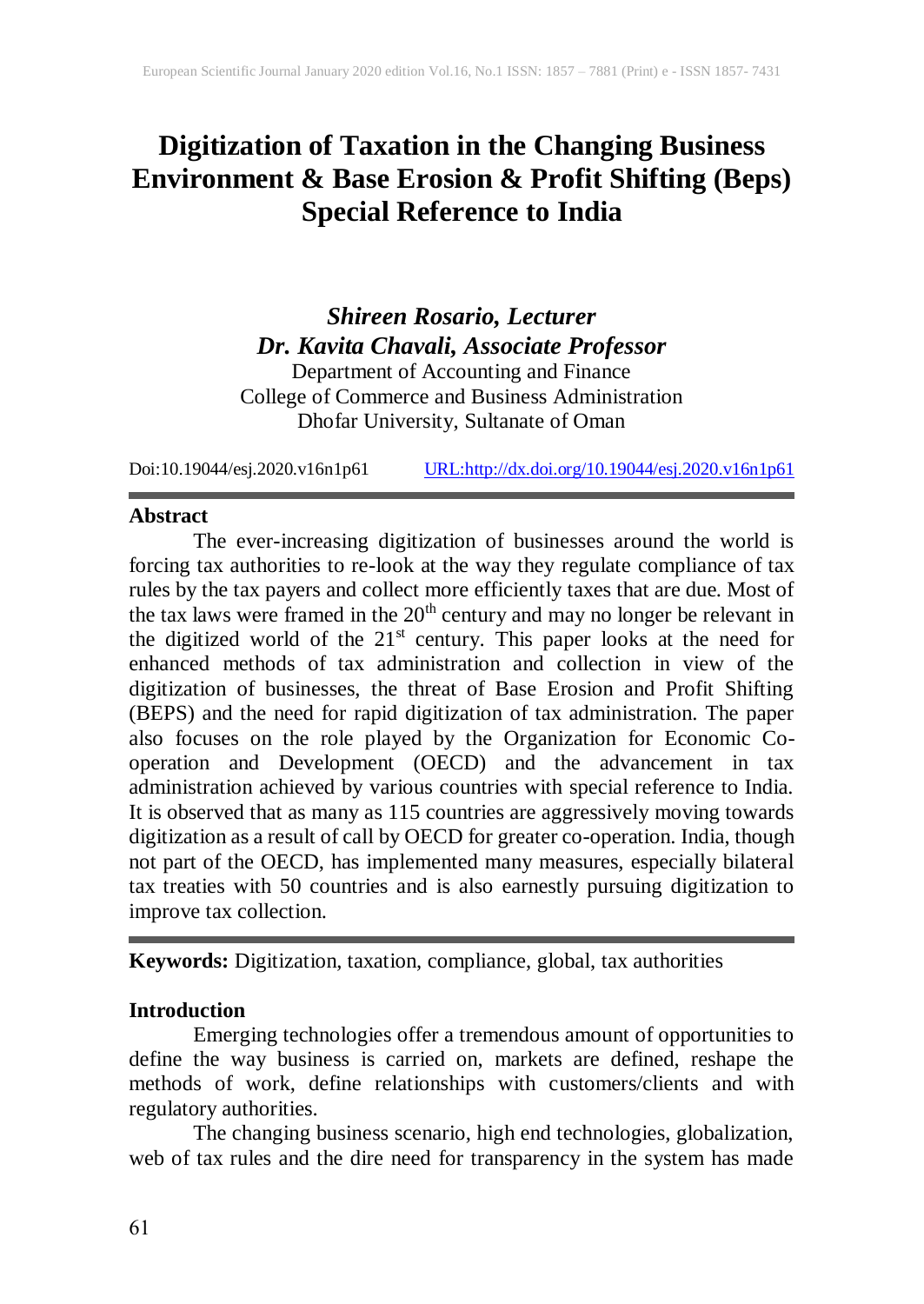digitization of taxation a "must have" rather than "good to have" for tax authorities as well as tax payers. As advanced technologies are now available, it is imperative to make changes and avail of the benefits of the digitization to increase competitiveness and also to mitigate risk.

The increased digitization throws two major challenges at governments and tax authorities. Firstly, to be in line with the changing business environment and adapt to the ever-changing digital world of business and secondly, ensure that tax base is widened and income leakages are plugged to obtain the maximum taxes for the development of nations.

### **Base Erosion and Profit Shifting (BEPS):**

Base Erosion and Profit Shifting or BEPS refers to corporate tax strategies where profits are shifted from high tax jurisdictions to No tax / low tax jurisdictions, thus eroding the base of taxation in high tax jurisdictions. The Organization of Economic Co-operation and Development (OECD) also defines BEPS as "exploiting gaps and mismatches in tax rules". Though prevalent all over the world, BEPS tools are mostly used by US technology and life science multinationals [\(www.oecd.org\)](http://www.oecd.org/). Life science multinationals are multinationals engaged in biotechnology, pharmaceuticals, biomedicals, biopolymers, food science, genomics ……that concern life and organisms such as plants, microorganisms and animals including human beings.

With increased digitization and change in the business methods come the increasing incidences of tax avoidance and hidden wealth around the world both legally and illegally. Cobham & Jansky (2015) find three main aspects in their research on tax avoidance. First, base erosion and profit Shifting is a huge problem and would rank among the first in terms of world economy. An estimated US\$ 660 billion of corporate profits were shifted in 2012, that would have been equal to more than  $25\%$  of US multinational gross margins or equal to 0.9% of the world GDP. Second, countries of all income levels are losing out to profit shifting and most of the "missing" profits end up in a few tax jurisdictions with near to zero effective tax rates. Finally, in the United States the profit shifting has grown alarmingly as compared to the latter part of the  $20<sup>th</sup>$  century. While in the late 1990s this figure stood around 5-10% of the total profits, in the last two decades it has increased to 25-30% of the total profits. It is also noted by authors that profit shifting is despite lowering of tax rates by countries, which is counter intuitive. It is expected that when a country tries to lower tax rates and work like a tax haven, it is expected that profits would not leave the country. However, the opposite has been happening. This is an extremely important finding because in the race to lower tax rates, governments have only lost out on tax revenues.

BEPS has also been a huge problem in developing countries, Especially in Asia and Africa. Revenue that would otherwise been helpful in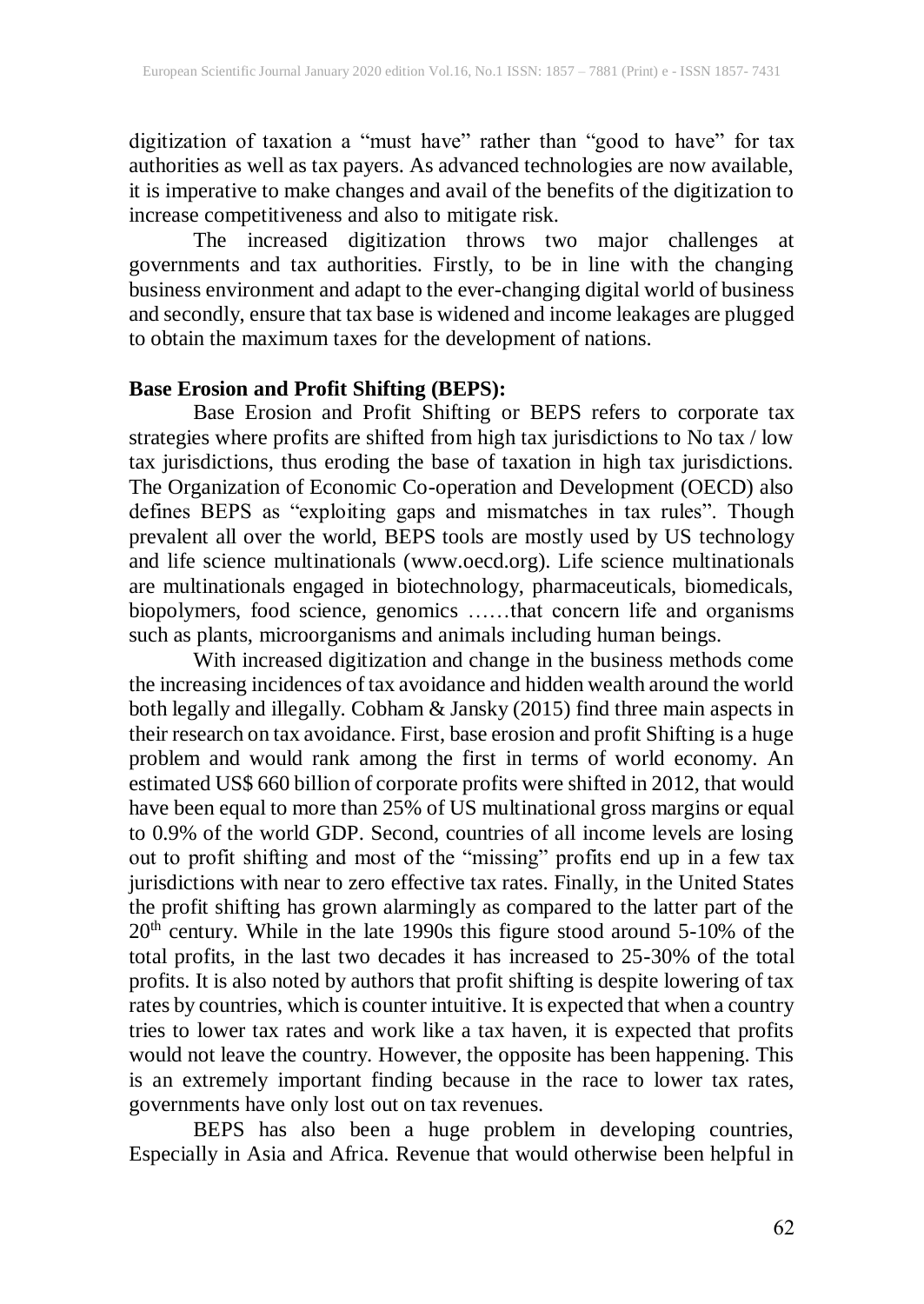nation building, is taking a flight from the country. A joint report in 2013 by African Development Bank and Global Financial Integrity reported that after adjusting all the recorded financial flows to and from the African continent, Africa would have been the net creditor to the rest of the world by around US\$ 1.4 trillion. (African Development Bank and Global Financial Integrity 2013: 2). According to Global Financial Integrity, illicit financial flows from South Africa alone were to the tune of \$122 billion between 2003 and 2012, while US\$ 29.1 billion left the country under the radar (Kar & Spanjers 2014; *Times Live* 2015). This is approximately 7.6 percent of the GDP, nearly twice the average for developing countries.

The Organization for Economic Co-operation and Development (OECD) has been on the forefront of fighting the problem of BEPS. OECD has introduced the BEPS action plan, whereby members and non-members who are willing to partake in the action plan are willing to abide by a 15-point program of implementing measures to fight BEPS. More than 100 countries have come forward to collaborate and implement the BEPS initiatives.

# **The Need for Digitization of Taxation:**

There has been a huge change in the global tax scenario. Innovative methods of tax management are sought by not only by tax authorities but also by tax payers. Tax authorities have realized that tax laws which were largely drafted in the 20<sup>th</sup> century are no longer suitable for the changing business situation of the  $21<sup>st</sup>$  century that run on high-end technology. As a result, tax authorities also have been quick in adopting new tax strategies to secure the taxes that are due and implement various reporting requirements under initiatives such as Base Erosion and Profit Shifting (BEPS) action plans. Given these changes in global taxation, there is greater need for tax payers to keep pace with the new standards on reporting and transparency.

With digitization and e-governance gaining ground, tax regulatory authorities in most of the countries are increasingly zooming in on tax compliance and expanding their tax base. Advanced technologies and analytical tools are put to use to professionalize the tax collection and monitoring mechanism and also for the authorities to remain effective and relevant.

According to report published by PWC & Microsoft, digital transformation can help tax administrators with the following primary areas

- 1. Transparency
- 2. Taxpayer Centric Solutions
- 3. Connected tax stakeholders
- 4. Data-driven decisions and automated processes (PWC & Microsoft, 2017)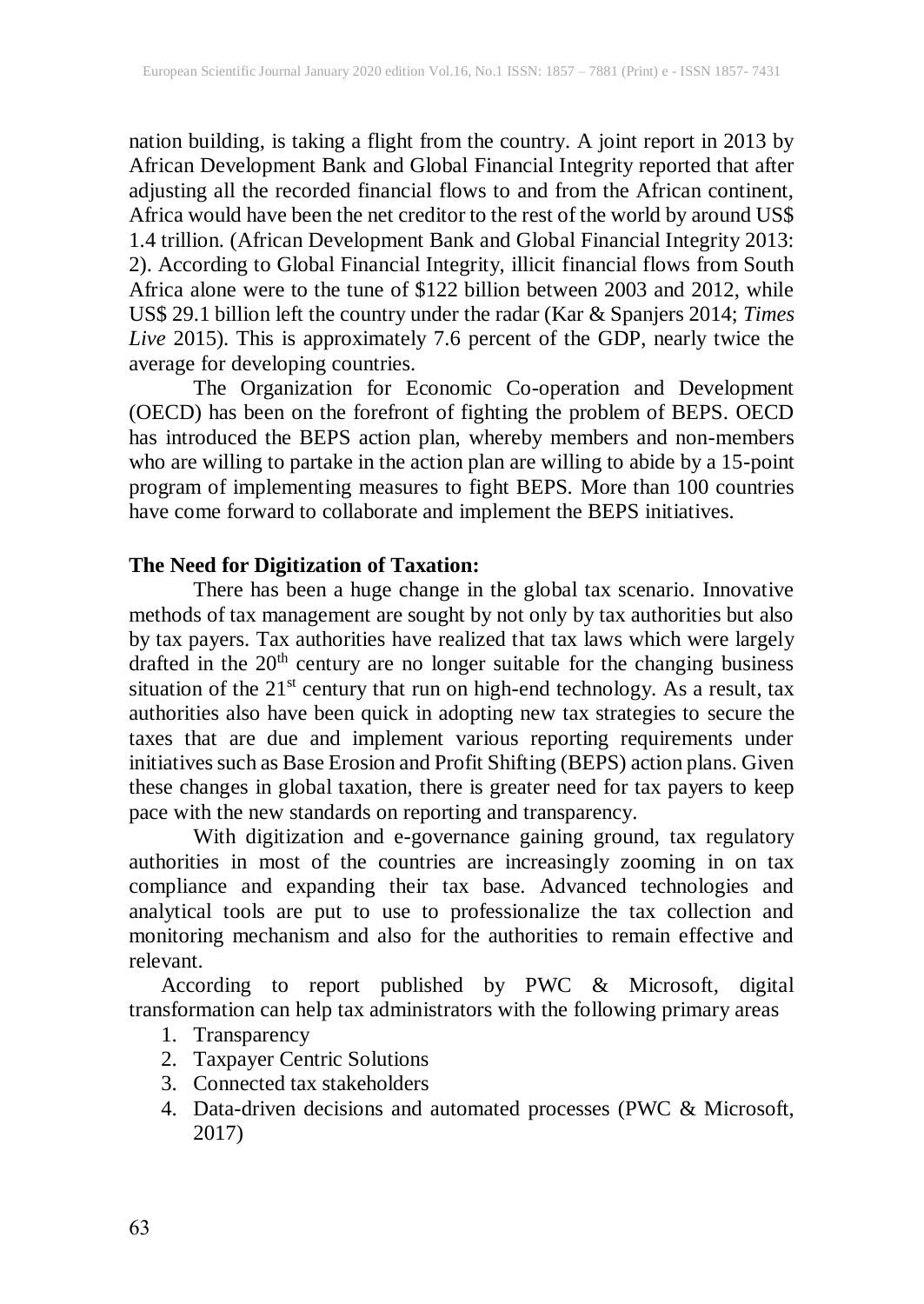Research indicates that transparency that is brought about by extremely structured and visually supported data in strategy and processes can hugely increase the satisfaction of taxpayer and nudge for voluntary compliance. Further, country by country reporting as per the BEPS initiatives would encourage sharing data internationally and locally (PWC & Microsoft, 2017).

More countries are gradually adopting the co-operative compliance models and in engaging taxpayers in revenue management. Countries are increasingly relying on analytical tools and shifting from the traditional methods to risk based co-operative compliance. As of mid-2017, 32 tax administrations had changed from traditional methods of audit to risk based co-operative compliance that heavily depends on analytics (PWC  $&$ Microsoft, 2017). OECD cites UK's HM Revenue and Customs (HMRC) to be one of the leading examples in this regard. Since its introduction in 2006, it has achieved improvement in risk management, reduction in costs and hugely improved tax payer satisfaction (OECD). Even smaller countries like Croatia have aligned their tax administration more towards EU tax structure & administration in order to be more effective (Jerković, 2018)

Tax gap remains a big problem for most countries. Due to illicit financial flows, developing countries lose around US\$ 1 trillion a year. In developing countries there is growing need to bring more tax payers into the taxation ambit by registration, reduce tax evasion and arrest the flight of capital. It becomes even more important in these economies to embrace digitization of taxation. Even for nations with proper database of citizenry, the current mode of tax payment is a redundant system as is established by a study conducted in Nigeria (Ernest et al, 2015). According to the Internal Revenue Services (IRS) of the United States, there is a loss of around \$ 458 billion in a year due to illicit cash outflows. These kind of tax gaps can be clubbed only by greater engagement of taxpayers, deeper and better understanding of citizens, bringing them to voluntary declare their income and pay taxes, making tax paying work online and online interactions that will give 360 degree view of the tax payers and customizing e-services and communication (Global Financial Integrity).

Digitization also helps securely exchange information and connect with other stakeholders like financial institutions, employers, stock exchange committee, insurance, chamber of commerce and more.

Tax payers expect timely, accurate and reliable services and also would like their data to be secured, ensuring high level of privacy, security and protection. Tax authorities also look to ways of efficiently collecting, securing and analyzing data.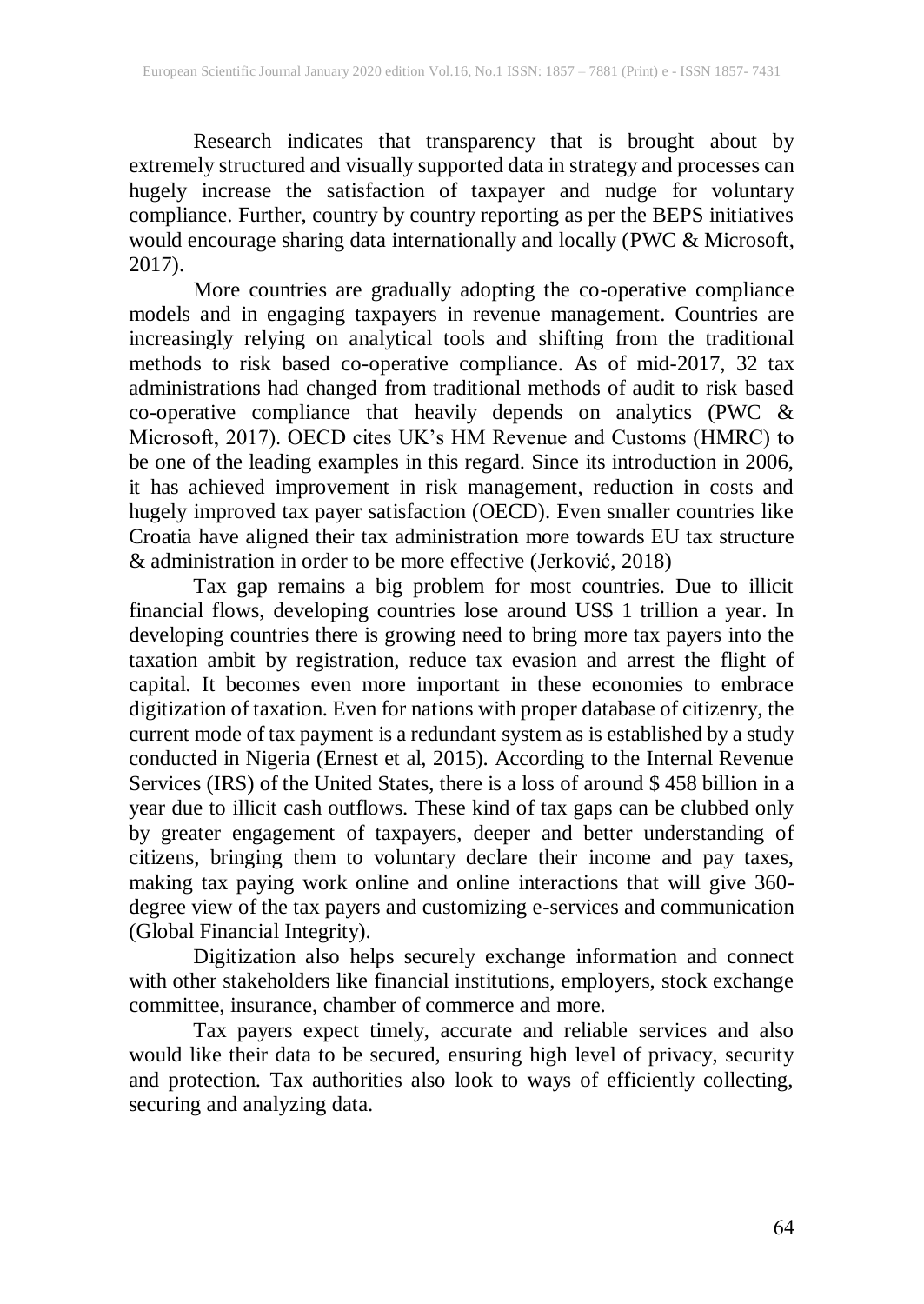#### **The Journey of Tax Digitization:**

Tax Authorities around the world have been busy over the last decade with a process called "Channel Shift". This entails doing away with face to face interaction / postal contact to channels that are digitized. Though the larger picture is to digitize compliance, cost cutting is also on the agenda (ICAEW, 2016).

To optimize the benefits of digital transformation, tax authorities need to be clear about the path they need to take to achieve the transformation. The actions that they need to take may be summarized as follows.

Design a clear vision and strategic focus for the future: this is about designing and implementing a sustainable tax infrastructure, within the ambit of which will fall everything else. Most tax jurisdictions concentrate on tax legislation, double taxation treaties, transfer pricing and other technical issues. While these are fine, the jurisdictions will only end up struggling to reach the desired goals. Designing a clear focus and strategy are of paramount importance (PWC & Microsoft, 2017).

Modernization also requires investment in change management capabilities. Digitization would be meaningless unless behavior of the people is changed to embrace the changes and let go of the old methods. This is easier said than done. One of the trends in achieving this is in co-operative compliance, an environment in which tax authorities help taxpayers understand their business. This involves employing a professional riskoriented tax auditor working with real-time compliance data.

Engage less resources to do more. This is about handling ever growing data with right digitization and set of professionals who are able to handle volumes of increasing data, analyzing and securing it. This will not only help the administration in effectively managing tax administration but also in effectively collecting taxes, making the country investor friendly and attractive to overseas investors and establishing itself as easy to do business with (PWC & Microsoft, 2017).

A successful digital transformation would require the following components to be incorporated:

- (a) Compliance strategy that involves development of compliance methodologies, re-organizing taxpayer segments such as large businesses, SMEs and individuals. Digital transformation requires compliance management. This includes the development of compliance methodologies and the reorganization of units around key taxpayer segments such as large businesses, subject matter experts (SMEs) and individuals. Management also requires a vision about tax fraud prevention and detection.
- (b) Legislative framework: digitization may require new laws and rules.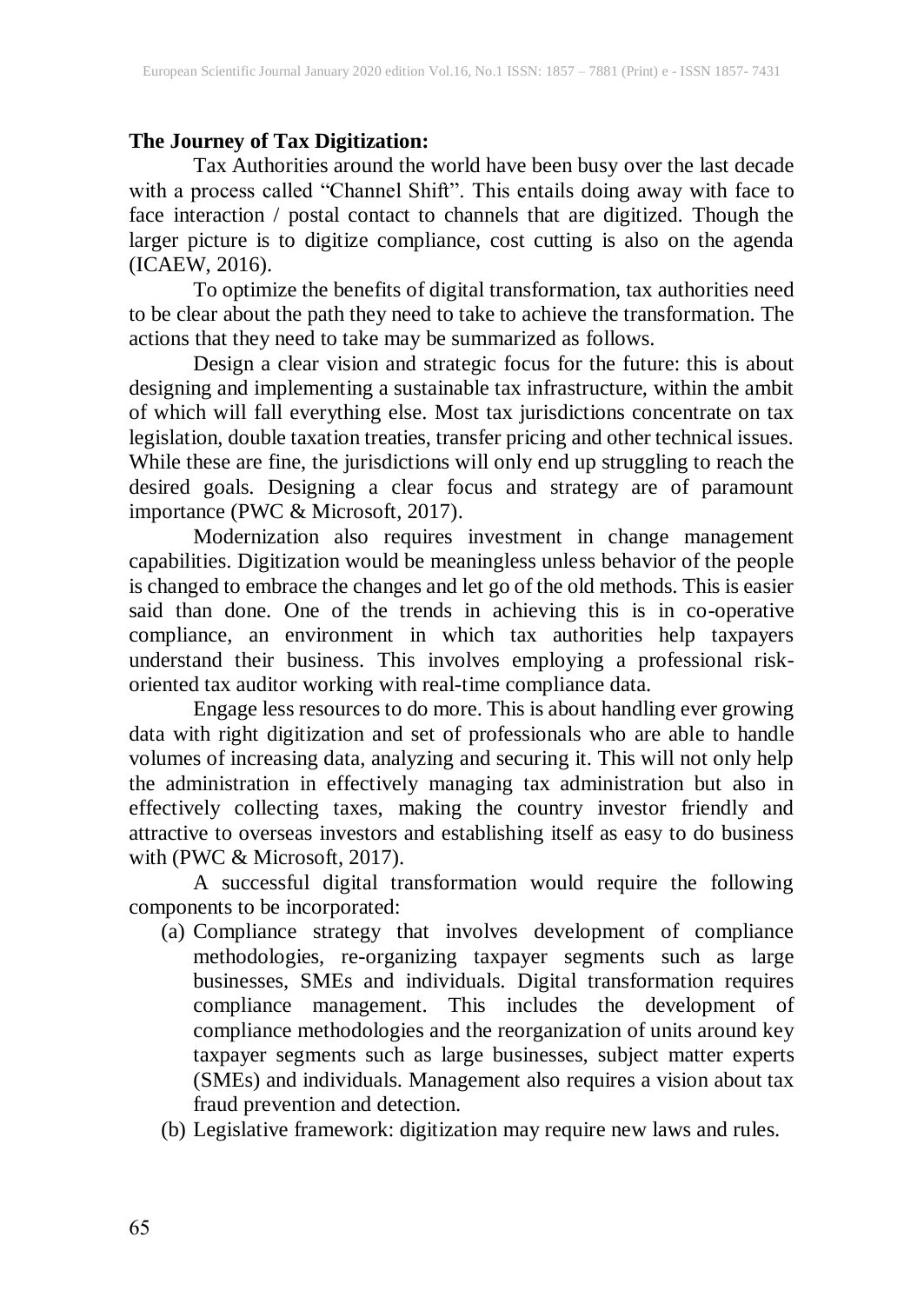- (c) Operational framework: a blue print on the core processes and compliance procedures of the tax administration. An operational framework presents a blueprint for a tax administration's core processes and compliance procedures.
- (d) Tax technology and infrastructure: this involves introduction of state of the art technology to achieve the goals.
- (e) Change management, training and education:
- (f) Performance measurement (PWC & Microsoft, 2017)

There is need to achieve more with less i.e. smaller budgets and fewer people. There is need to remove human interaction and achieve more by engaging analytics to drive decision making, gleam over ever increasing volumes of data and pick out what is required. The need is to be closer to the transaction than to the past data, pin point at serious tax evasion / avoidance and collect taxes more quickly (Ernst & Young, 2017).

# **The direction as a result of digitization:**

Most governments have the same goals. Yet, as implementation is at national level, there are many differences that need to be ironed out. No two data submissions are likely to be the same in scope. While one country may require X number of fields, another country may require X+10 fields of data in its electronic auditing program. One country may require data to be submitted quarterly while another may require on a monthly basis and the third may require the data on demand.

Tax authorities are collecting more data that is valuable and creating a global web of tax payers.

Tax authorities are moving away from the historical data concept to closer to transaction concept. UK digital reforms require quarterly submissions followed by year end reconciliation. A similar approach is being implemented in many Latin American countries.

After moving to real time or near real time data submissions, tax authorities are moving to rapidly "layer" new data submission requirements upon one another. Latin American countries have adopted a "layering" approach, splitting tax and accounting data into "slices," each with its own submission schedule, scope and format. In the last five or six years, Brazil has rapidly increased the regular data submissions that a company must make. Now, a company must comply with 29 submission requirements, many of them monthly (Ernst & Young, 2017).

Tax authorities are adopting data analytics to gleam over the data collected and doing away with human intervention. Though tax authorities have been using data analytics for more than 25 years, much of this was restricted to case selection. However, with the availability of advanced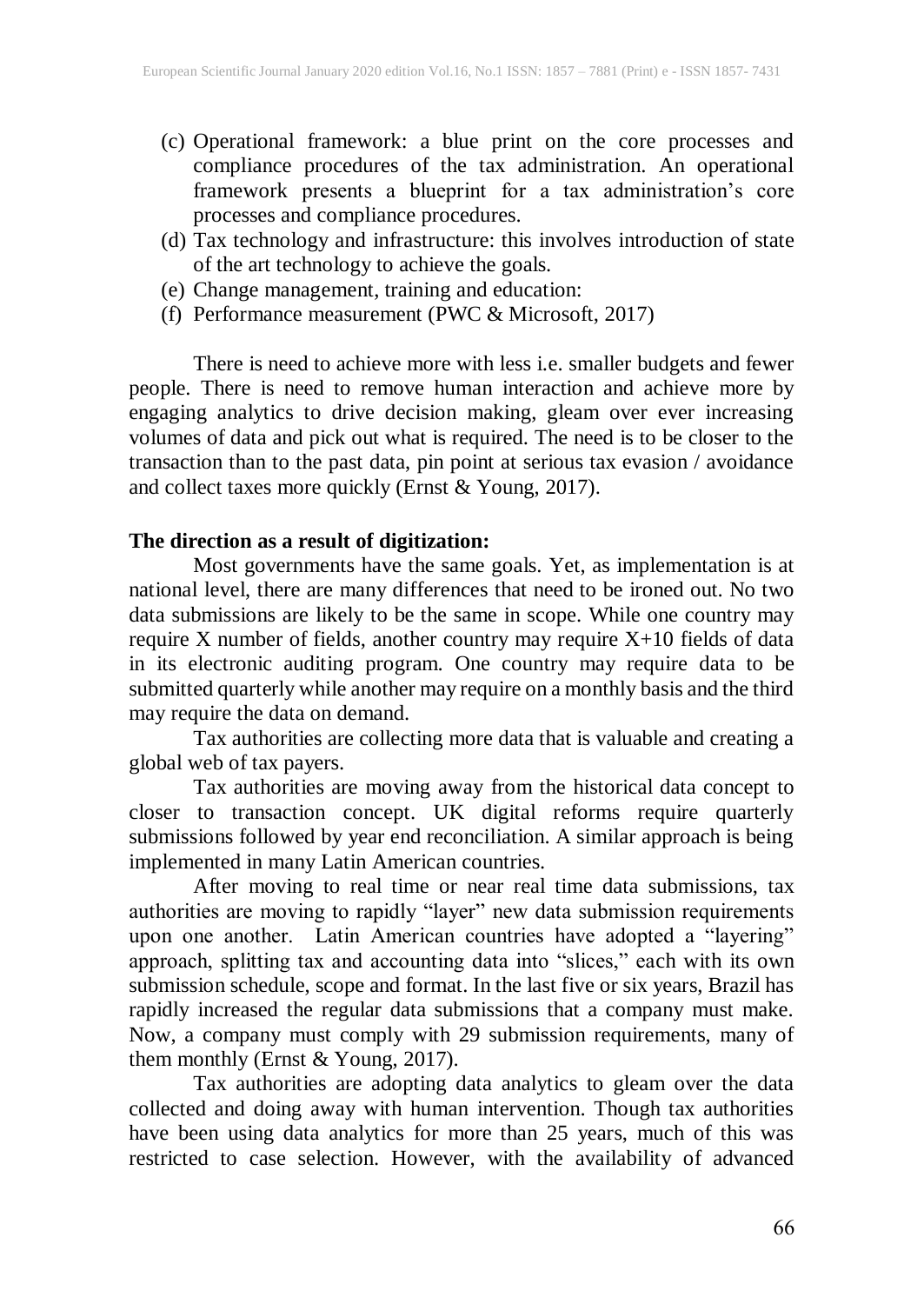analytics with its ability to exercise data or content using sophisticated approaches such as pattern recognition, outlier detection, cluster analysis, experimental design, network analysis and text mining, new opportunities are arising to use the intelligence across all aspects of tax administration (www.oecd.org / publications / advanced analytics for better tax administration).

Most tax authorities starting their journey with VAT because it is highly transactional data. Authorities choose VAT as "Tip of the Spear".

There is increased collaboration among tax authorities as a result of monitoring and co-ordination by OECD.

There are many countries, especially in the third world, that leap frog into digitization. These countries replicate the successes demonstrated by other countries in the area and leapfrog from one level of digital maturity to another, without waiting for trial & error method of progression. Hence, digitization is not necessarily linear or sequential (Ernst & Young, 2017).

Many economies in the world seem to be having differences than similarities in implementing CbC reporting. However, a closer look highlights greater consistency than is apparent at the first look.

While layering approach is adopted by Latin American countries, European countries are adopting SAF-T (Standard Audit File for Tax) submission requirement. This approach is considered as consistent approach to tax audit and is created by OECD. Yet, a third set of countries are adopting on-demand submission approach (Ernst & Young, 2017).

Despite the standards and co-ordination done by OECD, World Bank, IMF, United Nations and G20, tax remains sovereign business at heart. The country is responsible for introducing and implementing changes. The country level tax authority may take some of the recommendations, discard some, add some of their own and bring out legislations and changes that are apt for local conditions and businesses. That is why we find differences in submission requirements and analysis country by country (Ernst & Young, 2015).

#### **Collective Efforts by World Organizations:**

The OECD and G20 (Group of 20) countries have developed an Inclusive Framework on BEPS, whereby countries co-operate with one another in bringing tax payers to comply with the tax requirements and pay taxes that otherwise would be missed out due to BEPS. OECD and G20 have brought out a BEPS package, a 15- point action program that will equip the participating countries to tackle BEPS more effectively participating countries to tackle  $BEPS$  more [\(www.oecd.org/tax/beps/beps-action\)](http://www.oecd.org/tax/beps/beps-action).

The BEPS [package](http://www.oecd.org/tax/beps/beps-actions.htm) would equip governments with the domestic and international instruments needed to tackle BEPS. With this package, countries now have the tools to ensure that profits are taxed where economic activities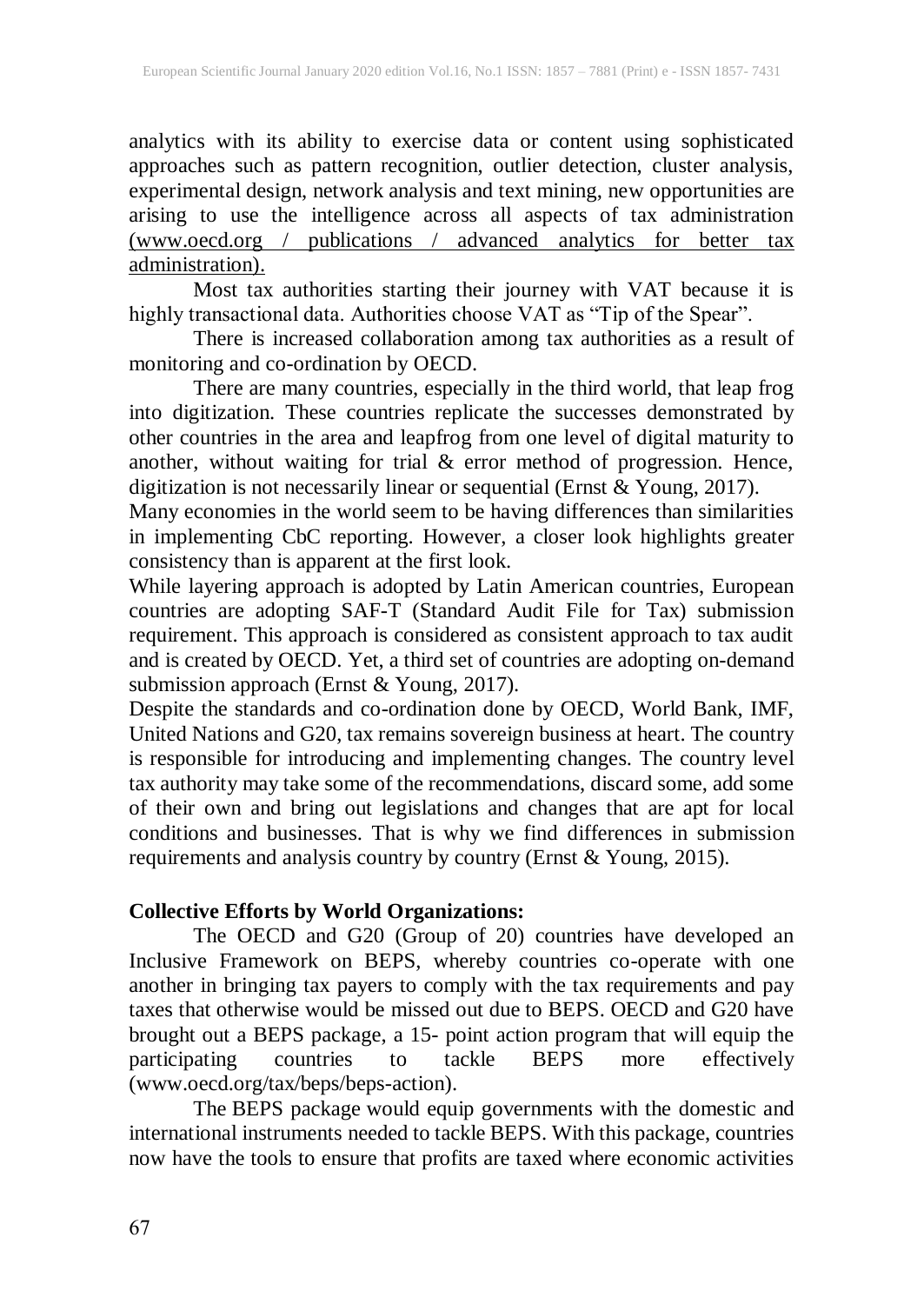takes place and where value is created. These tools also provide businesses greater focus and certainty by reducing disputes over the application of international tax rules and standardizing compliance requirements.

Beginning November, 2019 there were 130 jurisdictions that have signed up for the BEPS initiatives and are working closely with OECD in implementing the Inclusive Framework. The initiatives also include guidance for Country by Country (CbC) reporting by multinationals, whereby a Tax Authority can easily get a bird's eye view of a MNC's global operations and tax liabilities [\(www.oecd.org/tax/beps\)](http://www.oecd.org/tax/beps).

International organizations acting as observers will allow more coordinated and focused capacity building in implementation of BEPS action plan.

The IMF, OECD, UN and World Bank Group (WBG) announced in April 2016 the details of their joint effort to intensify their co-operation on tax matters, with the initiation of the " Platform for [Collaboration](http://www.oecd.org/tax/platform-for-collaboration-on-tax.htm) on Tax". This will facilitate regular discussions between the four organizations on the design and implementation of standards for international tax matters.

#### **Initiatives by countries:**

- 1. In the UK, Her Majesty's Revenue and Customs (HMRC) will be implementing Make Tax Digital (MTD) for Value Added Tax from 1st of April, 2019. The UK has been a leader in the field of digitization with all corporate tax returns and more than 90% of personal tax returns e-filed.
- 2. Malaysia will be using analytics in the tax audit requirements in 2019
- 3. E-invoicing and e-accounting requirements will be added by Colombia in 2019
- 4. Ireland will be introducing real-time payroll tax reporting requirement in 2019
- 5. Hungary will be using live invoicing feeds for audits and assessments in 2019
- 6. Russia plans to introduce CbC reporting
- 7. Mexico will be increasing the use of e-assessments
- 8. Australia has implemented mandatory reporting of 'Single Touch Payroll' from 1.7.2018
- 9. Brazil hasrolled out of e-invoicing to arrest the evasion of VAT. Brazil suffers from high level of fraud and corruption (Transparency International Index 38, with 0 being most corrupt and 100 being most honest). Untaxed grey economy is estimated to be 39% (ICAEW, 2016).
- 10. Japan planning to use analytics and Artificial Intelligence in tax administration over the next 10 years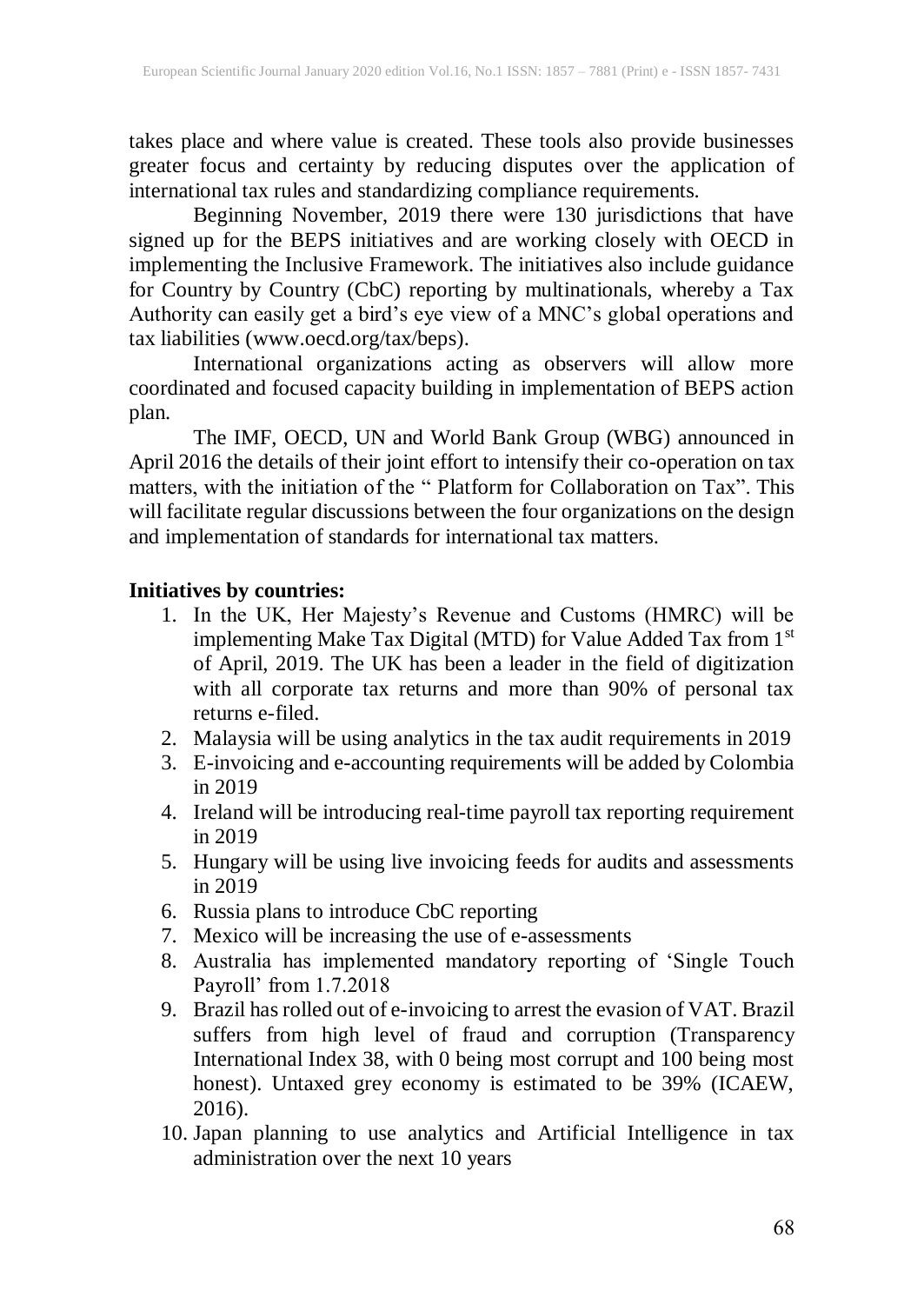11. Germany having talks with Belgium and Hungary about adopting of SAF-T requirements

#### **Beyond 2020:**

Make Tax Digital (MTD) planned for other taxes by UK's HMRC New Zealand focusing on technology policy, processes and training people Norway will make SAF-T requirement mandatory from 1.1.2020 The above data is as of 1.1.2018 and is not exhaustive.

#### **Digitization of Taxation in India:**

India is not far behind when it comes to illicit flight of capital and lost revenue due to tax evasion / avoidance.

| Country       | Asian<br><b>South</b> | <b>Global</b>  | Illicit cash flows 2004- |  |  |
|---------------|-----------------------|----------------|--------------------------|--|--|
|               | <b>Ranking</b>        | <b>Ranking</b> | 2013(US\$ billion)       |  |  |
| India         |                       |                | 510.3                    |  |  |
| Bangladesh    | ∍                     | 26             | 55.9                     |  |  |
| Sri Lanka     |                       | 53             | 19.9                     |  |  |
| Nepal         | 4                     | 86             | 5.67                     |  |  |
| Pakistan      |                       | 109            | 1.9                      |  |  |
| Afghanistan   | 6                     | 115            | 1.3                      |  |  |
| Maldives      |                       | 120            | 1.1                      |  |  |
| <b>Bhutan</b> | 8                     | 132            | 0.3                      |  |  |

**Table 1:** Standing of India in Global & South Asian Illicit Cash Flows:

Source: Global Financial Integrity

It is seen from the above table that a total of US\$ 510.3 billion cash is estimated to have left the country between 2004 and 2013, making India the first in South Asia and  $4<sup>th</sup>$  in the world.

|                         | 2004 | 2005 | 2006 | 2007 | 2008 | 2009 | 2010 | 2011 | 2012 | 2013 | <b>Total</b> |
|-------------------------|------|------|------|------|------|------|------|------|------|------|--------------|
| India                   | 19.5 | 20.2 | 27.8 | 34.5 | 47.2 | 29.3 | 70.3 | 85.6 | 92.9 | 83.0 | 510.3        |
| Developing<br>Countries | 465  | 525  | 543  | 699  | 828  | 747  | 906  | 1007 | 1035 | 1090 | 7845         |
| $\%$                    | 4.2  | 3.8  | 5.1  | 4.9  | 5.7  | 3.9  | 7.8  | 8.5  | 8.9  | 7.6  | 6.5          |

**Table 2:** Illicit Financial Outflow from India (billion US \$)

Source: Global Financial Integrity

Illegal Finance Flows from India surged 90% since 2007 to US\$ 62.9 billion in 2015. This was 3.01 percent of GDP in 2015.

India's journey to automate tax administration has been long. The Tax Administration Reform Commission (TARC) which was established 2013 and headed by Dr. P. Shome has given its first set of recommendations which comprise 385 recommendations towards direct taxes and 210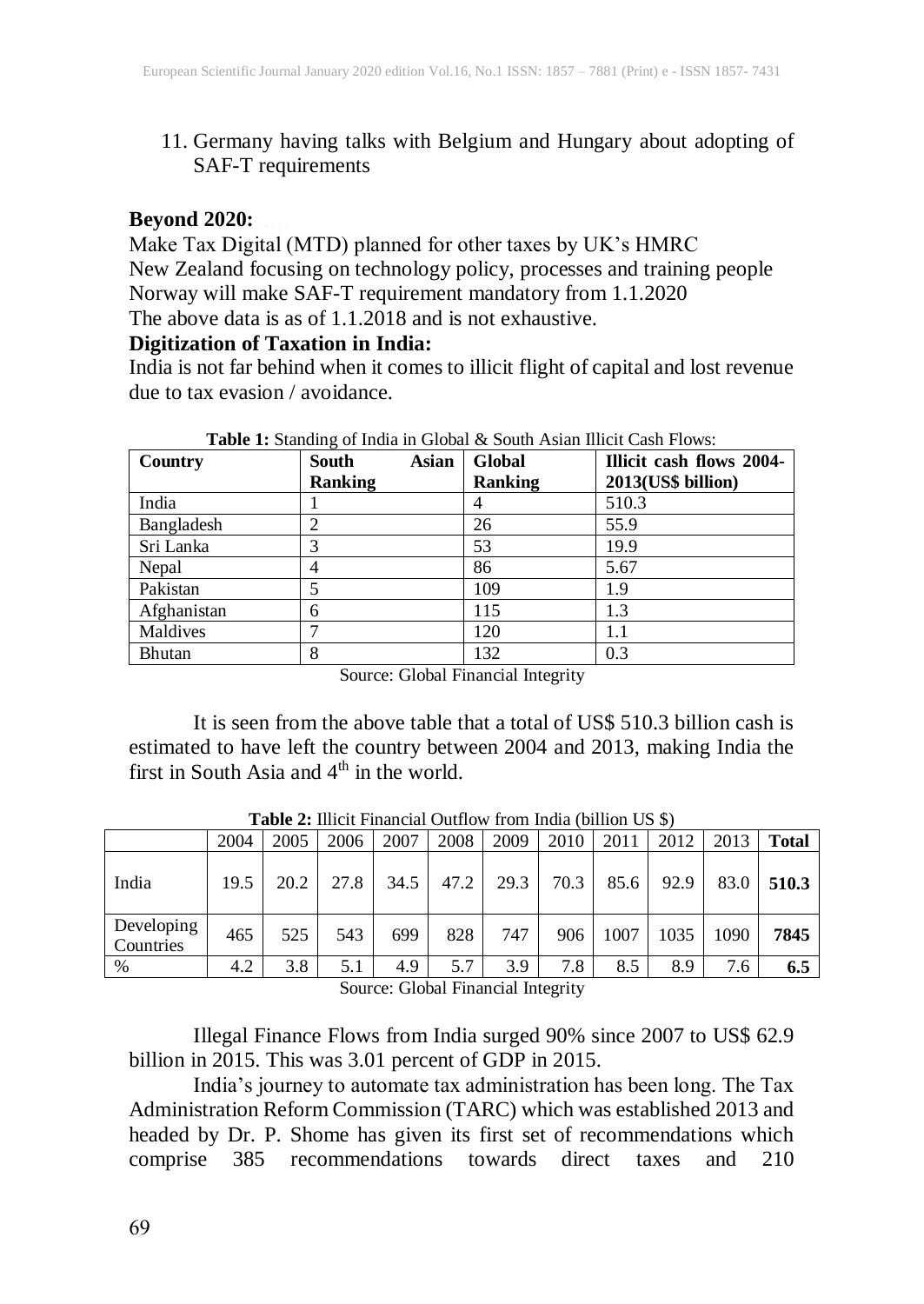recommendations towards customs and excise. The committee has recommended extensive use of technology in facilitating and easing the interaction of authorities with tax payers and improving compliance. It also recommends that technology be used in forecasting revenue. The Central Board of Direct Taxes (CBDT) and Central Board of Excise and Customs (CBEC) have been the early adopters of technology. India's journey towards tax digitization started in 1982 when it set up a separate department within the Directorate of Income Tax (Organization & Management Services) to oversee the digitization. Other highlights are as follows:

2002: Processing of returns was computerized throughout the country. The website [www.incometaxindia.gov.in\)](http://www.incometaxindia.gov.in)/) was launched to provide interface between the administration and taxpayers.

2006: Electronic filing (e-filing) of returns was launched.

2007: Integrated Taxpayer Data Management System (ITDMS) for drawing of 360° taxpayer profile was launched.

2009: Setting up of Centralized Processing Centre (CPC) for bulk processing of e-filed and paper returns.

2011: Foreign Tax Division of CBDT was strengthened to effectively handle the increase in tax information exchange and transfer pricing issues.

2012: TRACES (TDS Reconciliation, Accounting and Correction Enabling System) launched to serve an integrated one-stop platform for the stakeholders to facilitate the services related to TDS operations.

2014: Enhanced new features of the website www.incometaxindia.gov.

The Government of India has also introduced RAPID (revenue, accountability, probity, information and digitalization) to narrow the gap between tax forecast and actual collection and also to achieve more userfriendly and transparent system which will eventually lead to widening of the tax base.

There has been an upswing in the tax collection since the digitization of taxation after 2000.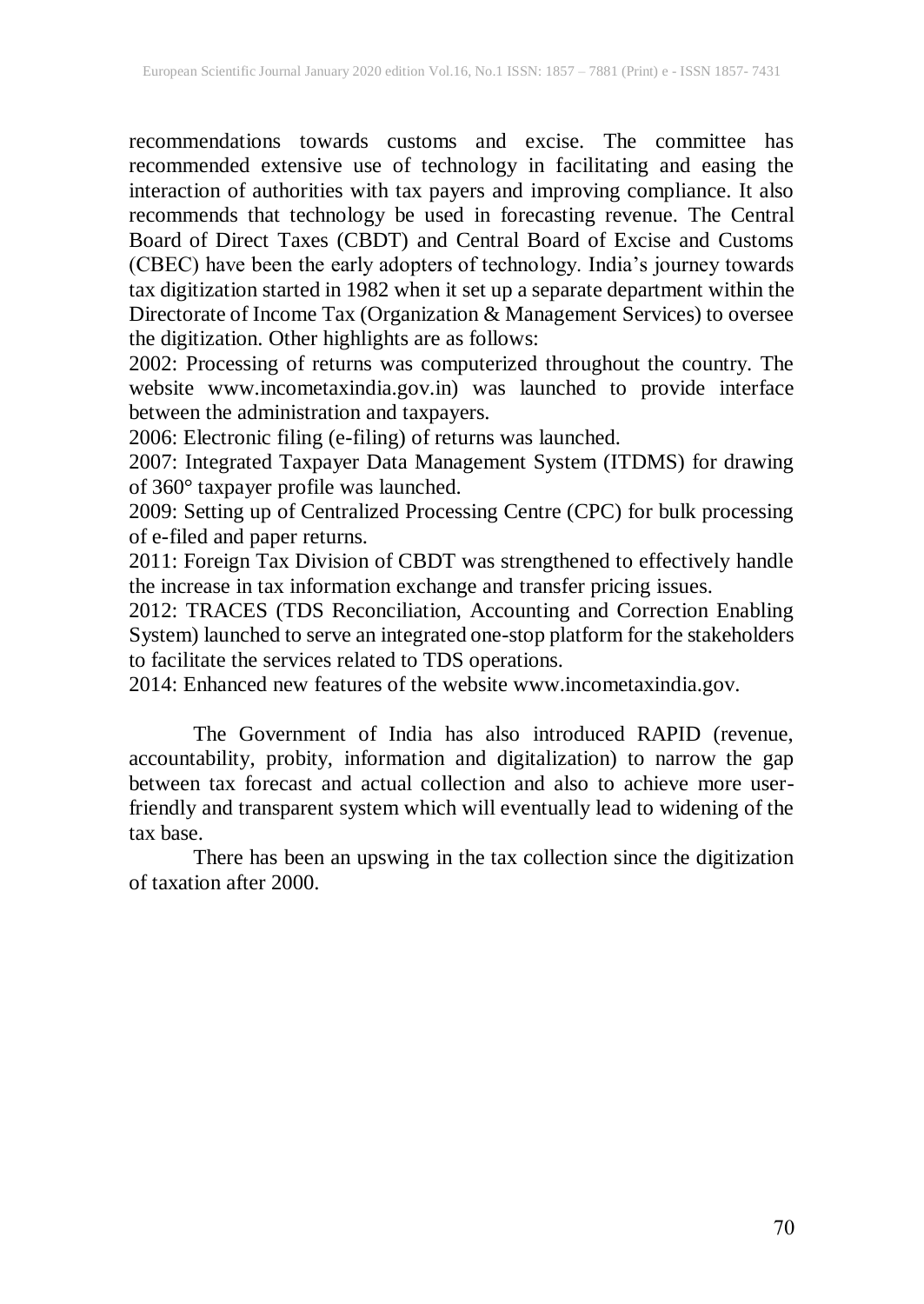





Note: GDP at constant prices calculated on base prices of 2004-05 and 2011-12 Source: Reserve Bank of India

The Government of India plans to introduce a Pan-India "Faceless and Nameless" E-Audit procedure for Income Tax payers. A high level ninemember committee has been constituted by the CBDT (The Central Board of Direct Taxes, the apex Indian policy making body for the Income Tax) to recommend modalities towards this move. The CBDT has been through pilot projects, testing the feasibility of this innovative move. As per the new system, tax assessing officers will be nominated electronically and will be location agnostic. This helps in reducing the visits of tax payers to the income tax department and their interaction with assessing officers. This will also increase the governance levels. This move is a part of the overall vision of Digital India. The Government of India has already implemented the GST Network (stateof-art IT platform for GST compliance and invoice level matching) and Project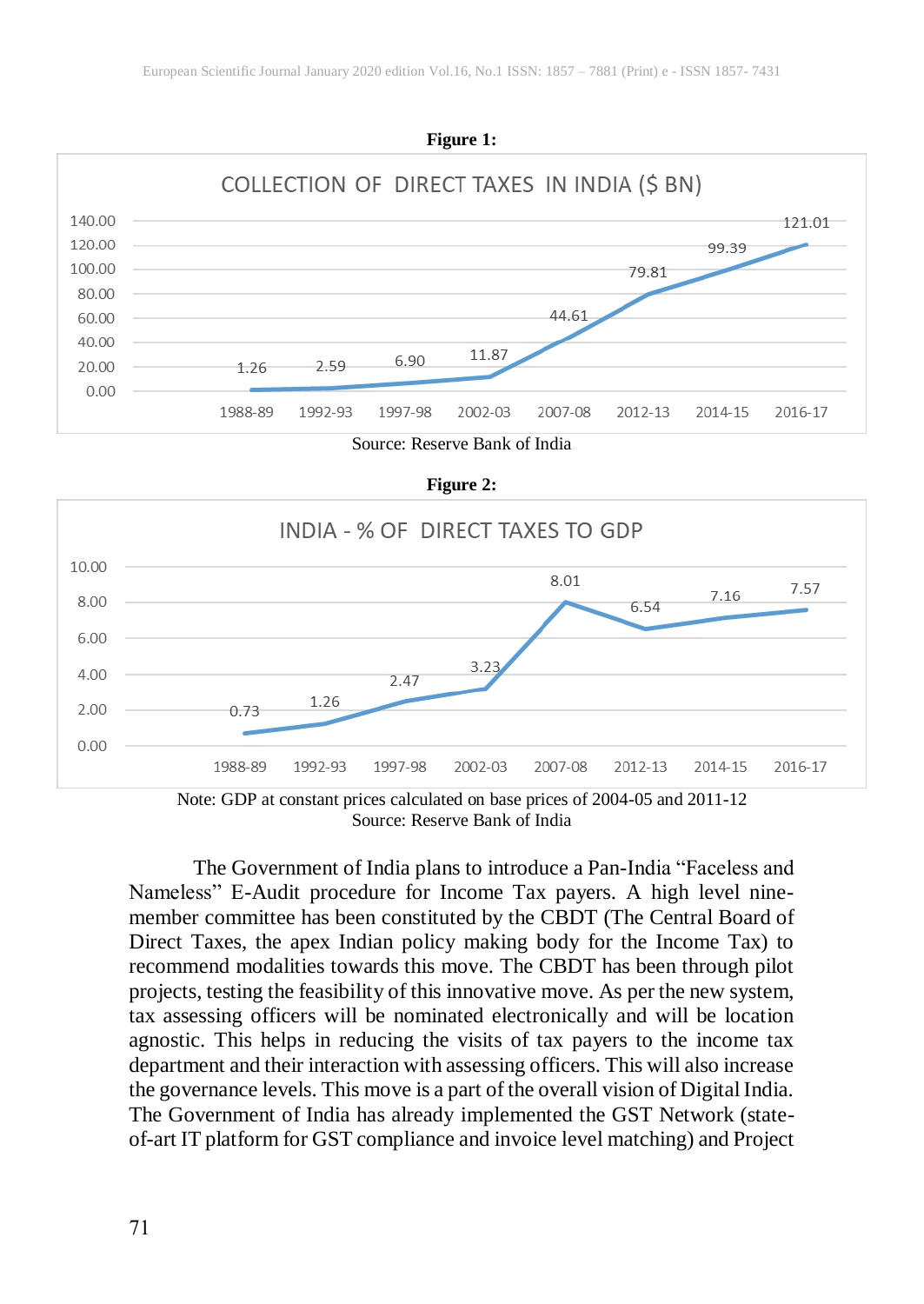Insight (integrated Data warehousing & Business Intelligence platform with advanced data analytics).

Action 13 of the BEPS Action Plan outlined by OECD provides a template for multinational enterprises (MNEs) to report annually to each tax jurisdiction they operate in, certain information contained in the template. This report is called the Country-by-Country (CbC) Report. To report the CbC reporting, the BEPS action 13 includes a package consisting of (i) model legislation and (ii) three model Competent Authority Agreements that could be used to facilitate implementation of the exchange of CbC Reports, respectively based on the:

- Multilateral Convention on Administrative Assistance in Tax Matters;
- Bilateral tax conventions: and
- Tax Information Exchange Agreements (TIEAs)

OECD has opined that India is on the right path of achieving CbC reporting, except for certain changes and corrections that are needed (Peer Review Report, 2018-www.oecd.org).

# **Conclusion**

It is very clear that tax administration model of earlier years is fading away and today the tax payer needs to provide accurate, quality checked data on demand. With the increased demand on Tax Administrations to perform within the country as well as co-operate as per the OECD guidelines, in some cases tax authorities may outpace businesses in digitization and implementation. There is increased use of data analytics and artificial intelligence in tax administrations and some tax authorities are even looking at direct access into the ERP of businesses.

The OECD has taken important measures in tackling the menace of BEPS and has laid down clear guidelines to member countries. Many advanced and developing countries including India have made important strides in digitization of tax administration and in implementing BEPS guidelines.

Digitization of taxation is for real and is already in. Taxpayers, especially business houses need to be prepared and ready at all times. Coordination with Tax Authorities is good but it is only one aspect. Going forward, collaboration with developers of new technology, taxpayers using it and tax authorities will become important.

# **References:**

1. Cobham, A. & Jansky, P. (2015). Measuring Misalignment: The location of US Multinationals' Economic Activity Versus the Location of their Profits. Working paper 42. International Centre for Tax &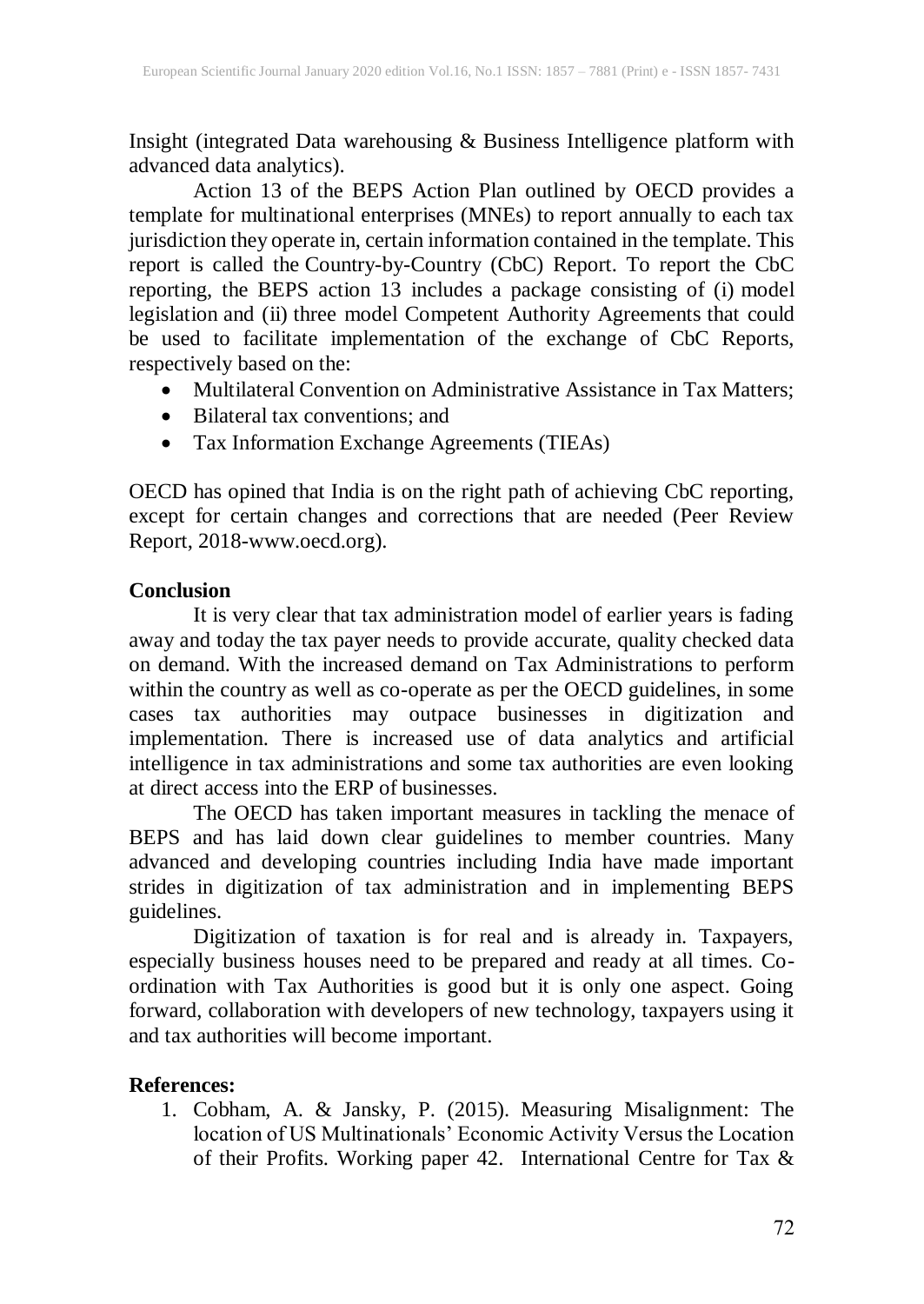Development. https://www.ictd.ac/publication

- 2. Ernest, E., Ogheneovo, F. & Ayodeji, J. (2015). Design and Development of an E-Taxation System. European Scientific Journal, vol.11, pp 53-77.
- 3. EY Tax Insights (2017). Tax Administration Goes Digittal-2. https://taxinsights.ey.com
- 4. Gashi, J. (2015). Promoting Economic Growth: The Right Tax Policy for Albania. European Scientific Journal, vol.11, No. 25, pp 107-114.
- 5. Global Financial Integrity. http://www.gfintegrity.org
- 6. Government of India, Ministry of Statistics and Program Implementation, Statistical year book 2017–Direct & Indirect Taxes. [http://www.mospi.gov.in/statistical-year-book-india/2017/175.](http://www.mospi.gov.in/statistical-year-book-india/2017/175)
- 7. Institute of Chartered Accountants of England & Wales (ICAEW) (2016). Digitization of Tax – International Perspectives. Working paper of Information Technology Faculty, ICAEW. https://www.icaew.com
- 8. Irish M(2018). What's next for tax? Understanding the trends on the path towards digitization. Thomson Reuters working paper. https://tax.thomsonreuters.com/en/onesource.
- 9. Jerković E(2018). Decentralization of Financing of Self-Government Units in the Republic of Croatia. European Scientific Journal. Special edition. pp 105-118
- 10. Lu & Li (2018). Government Inspectors' Penalties and Customer Loyalty of Investment: Empirical Research based on Data of Chinese Public Companies, European Scientific Journal, Vol.14. pp 21-31
- 11. Oguttu A.W. (2016). Tax Base Erosion and Profit Shifting in Africa Part 1. Africa's Response to the OECD BEPS Action Plan – ICDC working paper No. 54. https://www.ictd.ac/publication/tax-baseerosion-and-profit-shifting-in-africa-part-1-africa-s-response-to-theoecd-beps-action-plan/
- 12. OECD publication (2016). Advanced analytics for better tax administration. [www.oecd.org.](http://www.oecd.org/)
- 13. Organization for Economic Co-operation and Development. http://www. oecd.org.
- 14. Price Water Coopers and Microsoft (2017) Digital Transformation of Taxation. https://www.pwc.nl/en/publicaties/tax-administration-bypwc-and-microsoft/digital-transformation-of-tax-administration.html
- 15. Price Water Coopers (2017): Tax Technology The Next Wave in Business Transformation. PP 1-36. https://www.pwc.in/publications/2017/tax-technology-the-next-wavein-business-transformation.html
- 16. Reserve Bank of India. [www.rbi.org](http://www.rbi.org/)